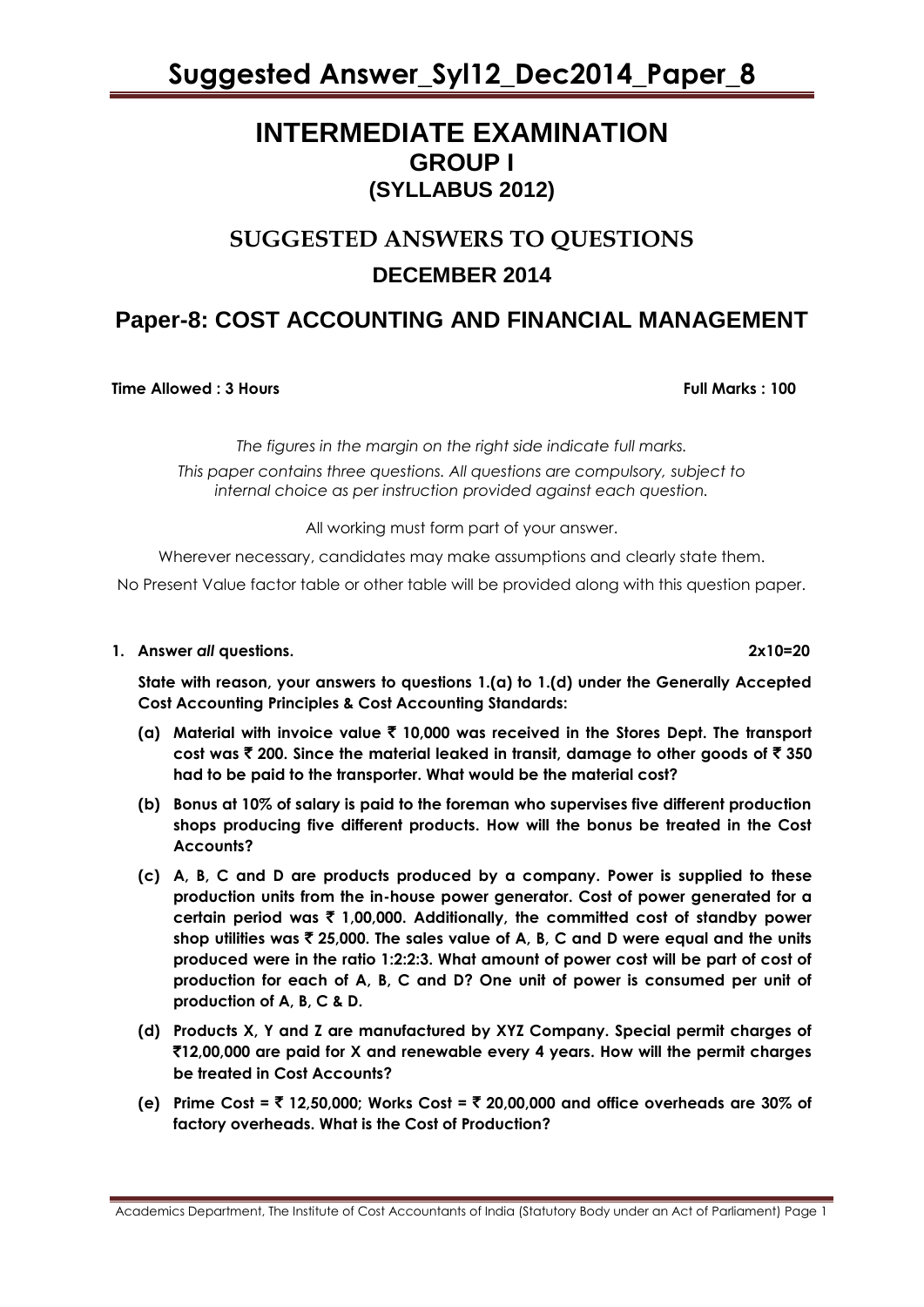- **(f) The variable and semi variable costs of producing 50,000 units are** ` **6 per unit and**  `**12 per unit respectively. If at 20,000 units, these total costs add up to** ` **4,80,000, what is the amount of fixed cost component of the semi variable cost?**
- **(g) M. Ltd. does not use any debt in its capital structure. The company has earnings before interest and tax of** ` **2,00,000 per annum and the capitalization rate is 12%. Assume corporate tax of 30%. Calculate the value of the firm according to MM Hypothesis.**
- **(h) Ascertain the discounted value at 10% p.a. at the end of year 1 of an investment of**  `**2,00,000 to be made at the end of year 2 and** ` **3,00,00 made immediately.**
- **(i) The proprietor's fund is** `**45,00,000 and ratio of fixed assets to proprietor's funds is 0.75. Find the amount of net working capital.**
- **(j) What is the acceptance rule for a project under the internal rate of return parameter?**

#### **Answer: 1.**

(a) Material Cost = 10,000 + 200 = 10,200.

As per CAS, material cost includes purchase cost, transport inwards and excludes any damages or penalty paid to any authority.

- (b) Salary to foreman is production overheads. Bonus paid to foreman is part of this employee cost and is taken as production overhead and charged to the production shop based on his time spent in supervising that shop.
- (c) Cost of power is a utility and hence a direct expense. Direct expense includes the cost of standby utilities. Hence 1,25,000 should be charged to the products in the ratio of units of power per unit of product x no. of products produced. Since units per product are not given, if we assume same rate of power consumption, 125000 in the ratio 1:2:2:3 i.e. 15625, 31250, 31250, 46875 for A, B, C, D.
- (d) Special permit charges are direct expenses for X, amortised at 3,00,000 per annum, assuming annual production period. Permit charges are treated as direct expenses.
- (e) Factory overheads = 7,50,000; Office OH = 30 % = 2,25,000; COP = 22,25,000
- (f) Total Cost at 50,000 units = 18 x 50,000 = 9,00,000; Cost at 20,000 = 4,80,000. Difference in costs/ diff. in qty = 4,20,000/30,000 =  $\overline{\tau}$  14 per unit. At 20,000 level, Variable cost = 14 x 20,000 = 280,000. Hence fixed cost component = 480,000-280,000 = 2,00,000
- (g)  $V_U = EBIT (1-t)/K_0 = 2,00,000 (0.7)/0.12 = 11,66,667$
- (h)  $P.V. = 3,00,000 (1.1) + 2,00,000/1.1 = 3,30,000 + 1,81,818 = 5,11,818.$
- (i) Fixed Assets =  $0.75 \times 45,00,000$ ; FA 33,75,000. Net Current Assets = Proprietors Funds – Fixed Assets  $= 45,00,000 - 33,75,000 = 11,25,000$ : Net working capital = Net current assets.
- (j) If IRR of the project 'r' is  $>$  K, the cost of capital, accept the project. If  $r <$  K, reject the project; If r = K, indifference point, I.e. accept or reject.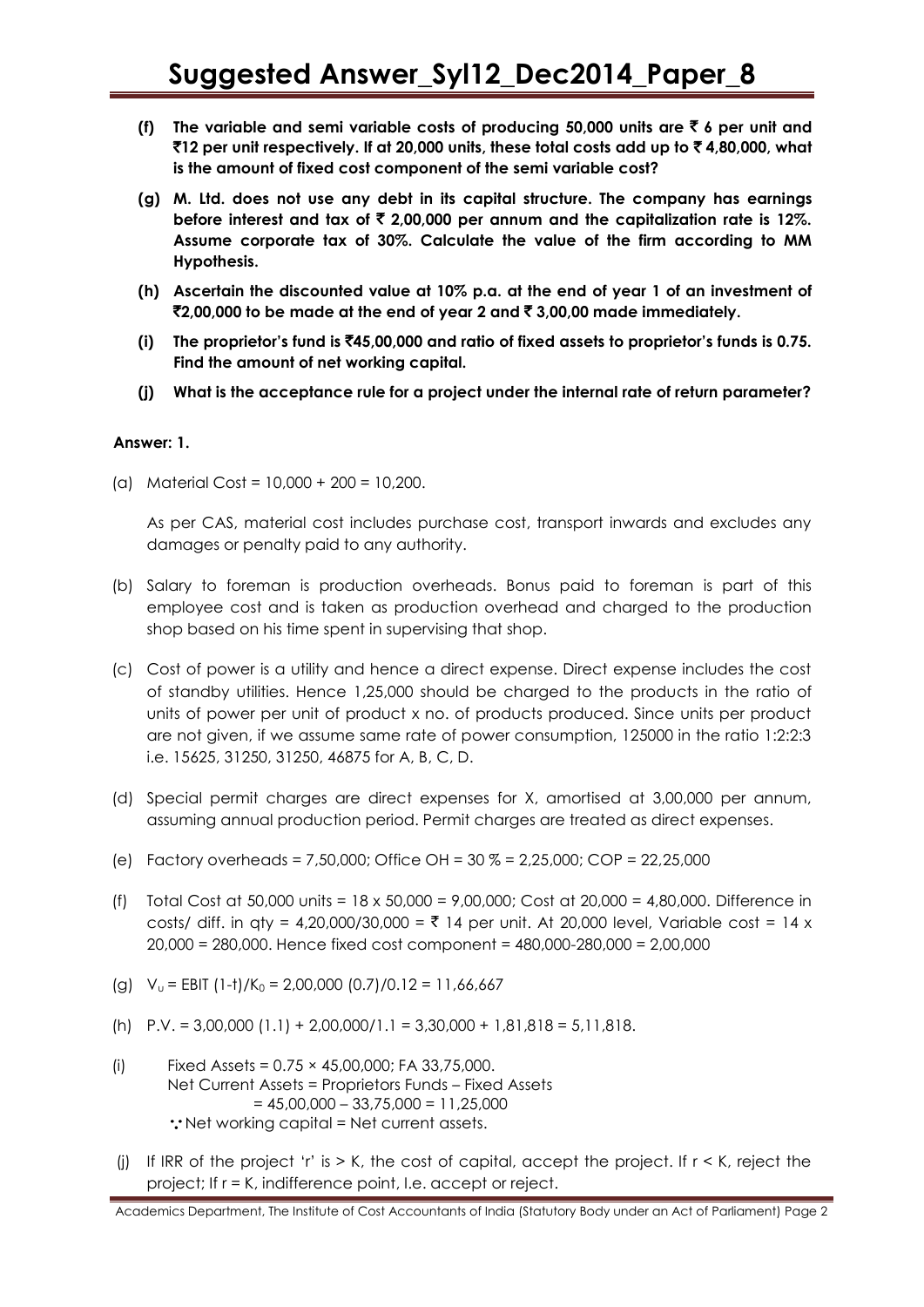- **2. Answer** *any three* **questions: 16x3=48**
	- **(a) (i) The standard time per unit is 10 minutes. Time available in a day is 8 hours. Hourly**  rate of labour is fixed on a piece rate of  $\bar{z}$  5. X produces 60 units a day and Y **produces 72 units a day. What will be each of their daily earnings under Piecerate and Rowan Scheme? 4**
		- **(ii) How will you treat the different types of idle time cost? 4**
		- **(iii) The following details are available relating to a consignment of 1,200 kgs of material X despatched by the supplier on an order:**
			- (a) Basic Invoice price  $=\bar{\tau}$  20 per kg (without considering trade discount)
			- **(b) Sales Tax = 8% of invoice price**
			- **(c) Trade Discount 10% on invoice price**
			- **(d)** Insurance =  $\bar{z}$  1,000
			- **(e)** Delivery charges =  $\overline{5}$  250
			- **(f) Cost of containers:** `**600 per container; Each container holds 50 kg of material. When containers are returned within 6 weeks, rebate allowed is**  `**400 per container. Containers are normally returned on time. There is no sales tax, discount, insurance or delivery charge applicable to the containers. Material X is supplied in containers. Container Costs are paid separately.**
			- **(g) Two containers were lost in transit. This is considered abnormal.**
			- **(h) One container of material was rejected after receipt, on inspection and discarded along with the material, (considered normal).**
			- **(i) Three containers were damaged in transit/loading/unloading before they reached the stores. No material was useable from these. This is a normal loss in every consignment of 24 containers.**

**Present a statement showing the itemwise treatment of the above, stating your remarks for each, in accordance with CAS for material cost and arrive at the final cost (**`**/kg) of the material to be used to record the value of receipts in the stores ledger. 8**

**(b) (i) PQ Ltd. has two production shops P and R manufacturing products 'PDT' and 'RS' respectively. Staff X, Y and Z work in shop P, staff R and S work in shop R and foreman F supervises shops P and R. 'A' is the accounts assistant in the Accounts Department who does the accounting and the payment.**

**Salesmen M and N market products PDT and RS respectively. The company pays the staff at certain specified rates for the hours worked. The following information is given:**

| SI.<br>No. | <b>Details</b>                                                          | χ    |      |      | R    |      |      | A    | м   | N   |
|------------|-------------------------------------------------------------------------|------|------|------|------|------|------|------|-----|-----|
|            | Total hours worked as<br>per time sheet                                 | 1440 | 1440 | 1340 | 1640 | 1640 | 1600 | 1000 | 600 | 600 |
| Ш          | Overtime hours<br>included in I                                         |      |      |      | 50   | 50   | 50   |      |     |     |
| Ш          | <b>Night Shift hours</b><br>(included in I above,<br>in addition to II) | 20   | 20   | 20   | 150  | 150  | 170  |      |     |     |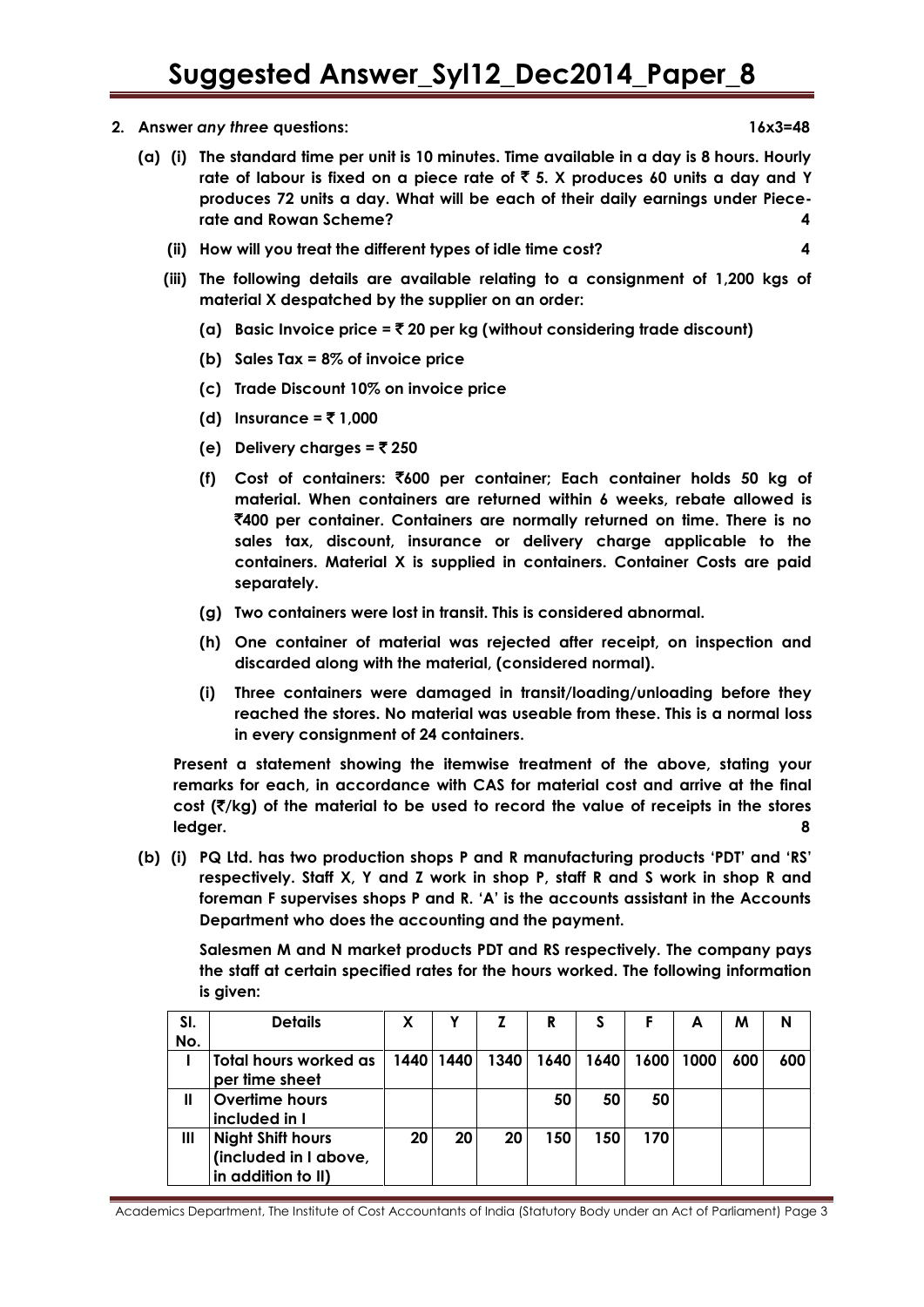| IV  | Normal wage rate per<br>hour $(\overline{\mathbf{z}}/hr)$                                          | 40 | 40 | 40 | 40 | 40 | 100 | 80 | 65 | 75 |
|-----|----------------------------------------------------------------------------------------------------|----|----|----|----|----|-----|----|----|----|
| v   | Overtime allowance<br>$\overline{\xi}$ /hr (in addition to IV)                                     |    |    |    | 20 | 20 | 30  |    |    |    |
| VI  | <b>Night Shift Allowance</b><br>$\overline{\xi}$ /hr (in addition to IV)                           | 30 | 30 | 30 | 30 | 30 | 45  |    |    |    |
| VII | Idle time during the<br>day due to sudden<br>unexpected overhaul<br>(hours included in I<br>above) |    | 70 | 70 | 70 | 70 | 70  |    |    |    |

**Additional Information:**

**All the night shift and overtime done by X, Y, Z, R, S and F were done only in shop P due to power failure during the normal hours.**

**Salary of A will be in the ratio 5:3 for products PDT and RS respectively.**

**Present a statement showing the item-wise amounts that you would include under Direct Labour and appropriate overhead for each type of product. Comment on the treatment of the overhaul cost as per item VII above. 13**

- **(ii) What are defectives? How would you treat them in Cost Accounts? 3**
- **(c) (i) A manufacturing company buys its monthly requirement of 7500 units of material in 10 equal instalments every year. Purchase cost per unit is 15 and ordering cost is** ` **450 per order. Inventory carrying cost is 15% p.a.**

**At what quantity of purchase will the ordering costs equal the inventory carrying costs? What is the total annual cost under the prevailing inventory policy?**

**If the supplier is willing to offer a discount of 3% on supplies more than 22,500 per order, what would you recommend as the revised order quantity? Evaluate by comparison with the option of ordering at economic order quantity. 3+2+3=8**

**(ii) The following information relates to the activities of production Dept. M of MTH Ltd. for Nov 2014:**

**Materials Consumed:** `**3,83,000; Direct labour:** `**5,74,000; Factory overhead chargeable to Dept. M:** ` **2,75,760; Labour hours worked: 18,384 hours; Machine hours: 3064 hours;**

**One job order carried out in Dept. M has the following details:**

**Material Consumed:** ` **11,000; Direct Labour Cost =** ` **19,000; Direct labour hours: 540 hours;**

**Machine hours worked: 85 hours. Find the amount of factory overheads for the job under the following methods of overhead absorption: % of direct material cost, % of direct labour cost,** *%* **of prime cost, direct labour hour rate and machine hour rate. 8**

**(d) (i) A product passes through two processes, machining and finishing. Each is a cost centre. 1000 kgs of raw material (i.e. 100 pieces) are machined in a production period. 5% of the input in kgs is the normal machining loss in the form of machining waste, but 100 pieces come out of the process. There is a further loss of 4% in the Finishing process from the weight of each piece that was sent in. 10% of the number of pieces were finally scrapped and sold at** ` **25 piece. Some of the expenses incurred are listed below:**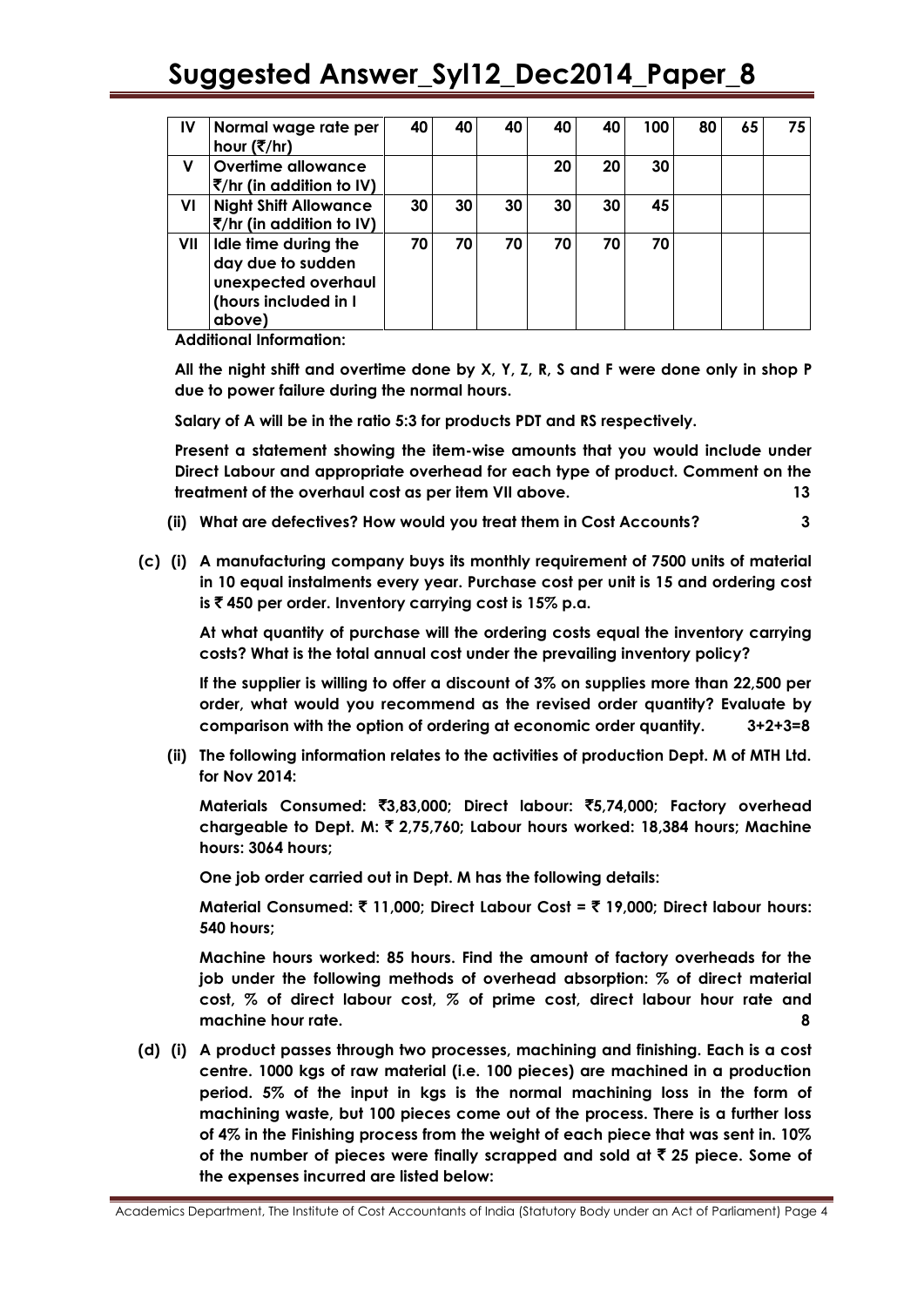- **(a) For every 100 pieces of input, the machining dept. uses a special cleaning material pack which is purchased at a base price of** `**10,000; VAT 14.5%. The additional cost of transporting it to the shop floor is** ` **1,200 per pack.**
- **(b) There are two special computers used for designing specifications in the machine shop. A computer professional who is on a monthly salary of** ` **30,000 attends to the repairs and maintenance of this machine and 19 other machines in the company. The company feels it is not economical to establish a procedure to time his work on various machines since log of computer down-time is not maintained.**
- **(c) The Finishing Department hires special equipment at** `**25,000 per production period.**
- **(d) Since the Finishing Dept. did not finish on time, 15,000 was payable to the customer as penalty.**

**Present a statement showing the direct expenses of each department— Machining and Finishing. What will be the components of direct expenses per piece and per kg of the final product relating to the given information? Present your answer in line with the disclosure requirement as per CAS 10. 8**

- **(ii) What is imputed cost? Give an example of imputed cost. Explain its position in a product cost sheet and in the decision making evaluation process. 4**
- **(d) (iii) A firm has purchased a plant to manufacture a new product. The cost data are given below:**

| <b>Estimated annual sales</b>    | 36,000 units  |
|----------------------------------|---------------|
| <b>Material</b>                  | ₹4 per unit   |
| <b>Direct labour</b>             | ₹0.6 per unit |
| <b>Overheads - Manufacturing</b> | ₹ 24,000 p.a. |
| <b>Administrative expenses</b>   | ₹ 28,800 p.a. |
| <b>Selling Expenses</b>          | 15% of sales  |

**Calculate the selling price if profit per unit is** ` **1.50. Assume whatever is produced is sold. 4**

#### **Answer: 2. (a)**

(i) Standard time = 10 minutes per piece = 6 units per hour.

X: Std time for 60 units = 10 hrs. Hrs saved = 2. Rowan's premium = 8hrs  $\times$  2 hrs/10 hrs  $\times$  30  $\overline{5}$ /hr =  $\overline{5}$ 48

 $W$ gges = 8 x 30 + 48 =  $\overline{5}$ 288

Y: Std time = 12 hrs. Rowan's premium = 8 hrs x  $4/12$  x 30 = ₹80

Wages =  $8 \times 30 + 80 = 7320$ 

Piece rate X: 60 x 5 =  $\overline{300}$ : Y: 72 x 5 =  $\overline{5}$  360.

(ii) Idle time cost:

Unavoidable idle time is usually for an insignificant period and is charged to the production order or standing order.

Normal idle time is booked to factory overhead.

Academics Department, The Institute of Cost Accountants of India (Statutory Body under an Act of Parliament) Page 5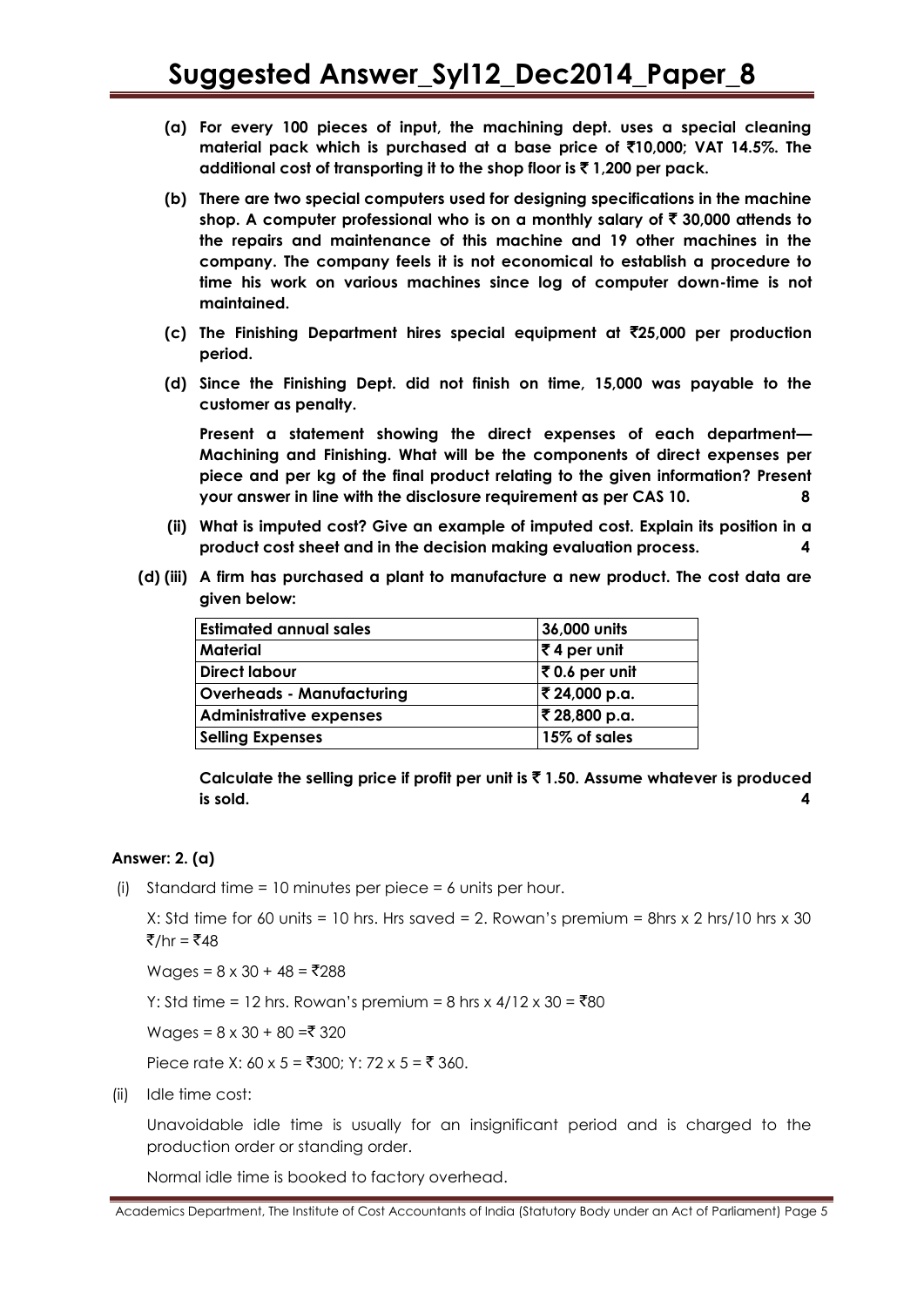Abnormal idle time is for a significant period and is not charged to cost. It is adjusted through the Costing P and L A/c.

(iii)

| <b>Details</b>                 | Кg    | Containers(nos) | Value (₹)       |
|--------------------------------|-------|-----------------|-----------------|
| Invoice Price ₹20/kg           | 1,200 | 24              | 1,200×20=24,000 |
| Less: Trade discount 10% on    |       |                 | 2,400           |
| invoice price                  |       |                 |                 |
| Net Invoice Price              |       |                 | 21,600          |
| ADD: Sales Tax 8%              |       |                 | 1,920           |
| Insurance                      |       |                 | 1,000           |
| <b>Delivery Charges</b>        |       |                 | 250             |
| Sub Total                      | 1,200 | 24              | 24,770          |
| Less: Normal Loss              | 150   | 3               |                 |
| <b>After Normal Loss</b>       | 1,050 | 21              | 24,770          |
| Abnormal Loss*                 | 100   | $\overline{2}$  | 2,359           |
| Net after abnormal loss        | 950   | 19              | 22,411          |
| Normal Loss-Rejection          | 50    |                 |                 |
| Value absorbed by good         | 900   | 18              | 22,411          |
| quantity                       |       |                 |                 |
| <b>Container Cost</b>          |       |                 | 6,000           |
| $200 \times 18 + 600 \times 4$ |       |                 |                 |
| Cost of material in stores     | 900   | 18              | 28,411          |
| ledger as per CAS              |       |                 |                 |
| Cost per Kg (22,411 /900)      |       |                 | 24.90           |
| Cost per container (28,411/18) |       |                 | 1,578.39        |

\*Abnormal loss to be charged to P & L A/c:  $\text{Material} =$   $\overline{z}2,359$ Container  $2 \times 600=$  ₹1,200  $Total = 3,559$ 

#### **Calculation of Abnormal Cost:**

Abnormal Cost =  $24,770 \times - = 2,359$ 21  $24,770 \times \frac{2}{1}$ 

#### **(b) (i)**

| Cost Component                 | Product PDT     |        | Product RS       |        |
|--------------------------------|-----------------|--------|------------------|--------|
| Direct Labour                  |                 |        |                  |        |
| $\times$                       | 1370 X 40       | 54,800 |                  |        |
| Y                              | 1370 X 40       | 54,800 |                  |        |
| Z                              | 1270 x 40       | 50,800 |                  |        |
| $\mathsf{R}$                   | $200 \times 40$ | 8,000  | $1370 \times 40$ | 54,800 |
| S                              | $200 \times 40$ | 8,000  | 1370 x 40        | 54,800 |
| Sub total - worker hrs         | 4410            |        | 2740             |        |
| Sub total - Direct Labour Cost |                 | 176400 |                  | 109600 |
| <b>Production Overhead</b>     |                 |        |                  |        |
| Overtime Premium               |                 |        |                  |        |
| $\mathsf{R}$                   | 50x20           | 1000   |                  |        |
| $\overline{\mathsf{S}}$        | 50x20           | 1000   |                  |        |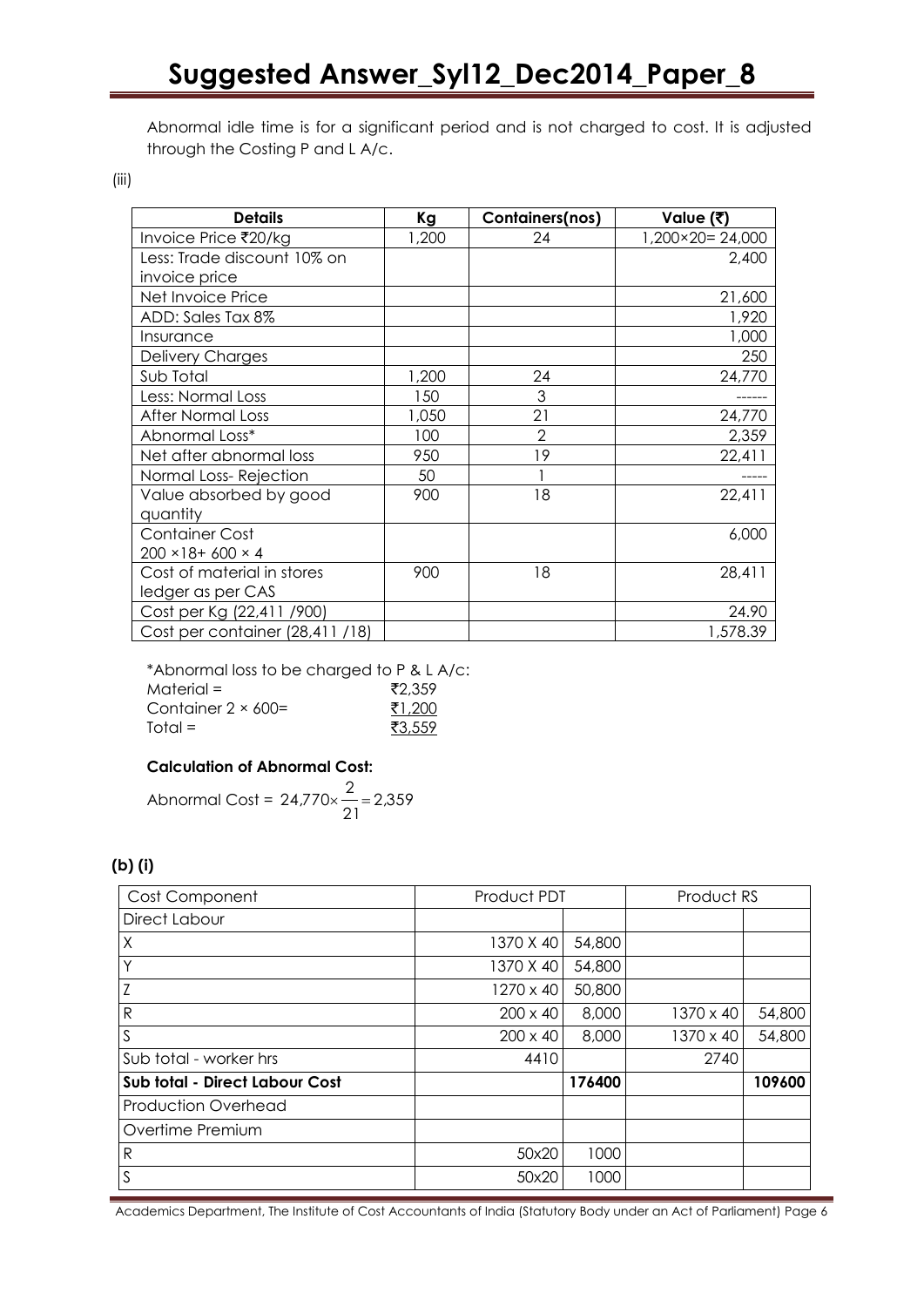| $\overline{F}$                                                       |                   | 50x30                | 1500   |                   |       |
|----------------------------------------------------------------------|-------------------|----------------------|--------|-------------------|-------|
| Sub total - worker hours                                             |                   | 100                  |        |                   |       |
| Sub total - overtime premium                                         |                   |                      | 3500   |                   |       |
| Night Shift allowance                                                |                   |                      |        |                   |       |
| X                                                                    |                   | 20x30                | 600    |                   |       |
| Υ                                                                    |                   | $20 \times 30$       | 600    |                   |       |
| $\ensuremath{\mathsf{Z}}$                                            |                   | 20x30                | 600    |                   |       |
| $\mathsf{R}$                                                         |                   | 150x30               | 4500   |                   |       |
| S                                                                    |                   | $150 \times 30$      | 4500   |                   |       |
| F                                                                    |                   | 170x45               | 7650   |                   |       |
| Sub total - worker hours                                             |                   | 360                  |        |                   |       |
| Sub Total- Night Shift Allowance                                     |                   |                      | 18,450 |                   |       |
| Foreman's Salary                                                     |                   | 153000/(4870+2)      | 97912  | 153000/(4870+     | 55088 |
| $1530 \times 100 = 153000$                                           |                   | 740) x 4870          |        | 2740) x 2740      |       |
| Total Worker hours supervised by F                                   |                   | $4410 + 100 + 360 =$ |        | 2740              |       |
|                                                                      |                   | 4870                 |        |                   |       |
| <b>Sub total - Production Overheads</b>                              |                   |                      | 119862 |                   | 55088 |
| Abnormal Idle Time                                                   |                   |                      |        |                   |       |
| 70 hours x 5 persons x 40 ₹ = 14000;70 hours of F x 100 ₹/hr = 7000; |                   |                      |        |                   |       |
| Charged to Costing P and L A/c to eliminate distortion               |                   |                      |        |                   |       |
| <b>Administration Overheads</b>                                      |                   |                      |        |                   |       |
| $A \cdot 1000 \times 80$                                             | $5/8 \times 8000$ | 5000                 |        | $3/8 \times 8000$ | 3000. |

| Administration Overneggs |                 |        |                          |      |
|--------------------------|-----------------|--------|--------------------------|------|
| A:1000 x 80              | 5/8 x 8000      | 5000   | $3/8 \times 8000$        | 3000 |
| Selling Overheads        |                 |        |                          |      |
| M                        | $600 \times 65$ | 39,000 |                          |      |
| N                        |                 |        | $600 \times 75$   45,000 |      |

**(ii)** Defectives are items produced in a manufacturing process, but are not up to the specifications of good output. They can be reworked or sold as seconds.

Rectification costs of normal defectives are treated as part of product or process cost if identifiable with a specific product or process. If not identifiable, they are treated as manufacturing overhead.

Abnormal defectives' rectification costs are charged to the profit and loss account.

### **(c)**

**(i)** Ordering costs =  $450 \times 7500 \times 12$  / q; Carrying cost =  $q/2 \times 15 \times 15\%$ 

When ordering cost = carrying cost, we have EOQ;

 $Q = 450 \times 7500 \times 12 \times 2 / (15 \times 0.15) = 6000$  units.

For  $EOQ = 6000$ , ordering cost = carrying cost per annum.

| <b>Current Policy:</b>                                       |           |                |
|--------------------------------------------------------------|-----------|----------------|
| Purchase $cost = 7500x12x15=$                                | 13,50,000 |                |
| Ordering $cost = 10 \times 450 =$                            | 4.500     |                |
| Carrying Cost = $0.15 \times 7500 \times 12$ / (2x10) x 15 = | 10,125    | $= 13,64,625.$ |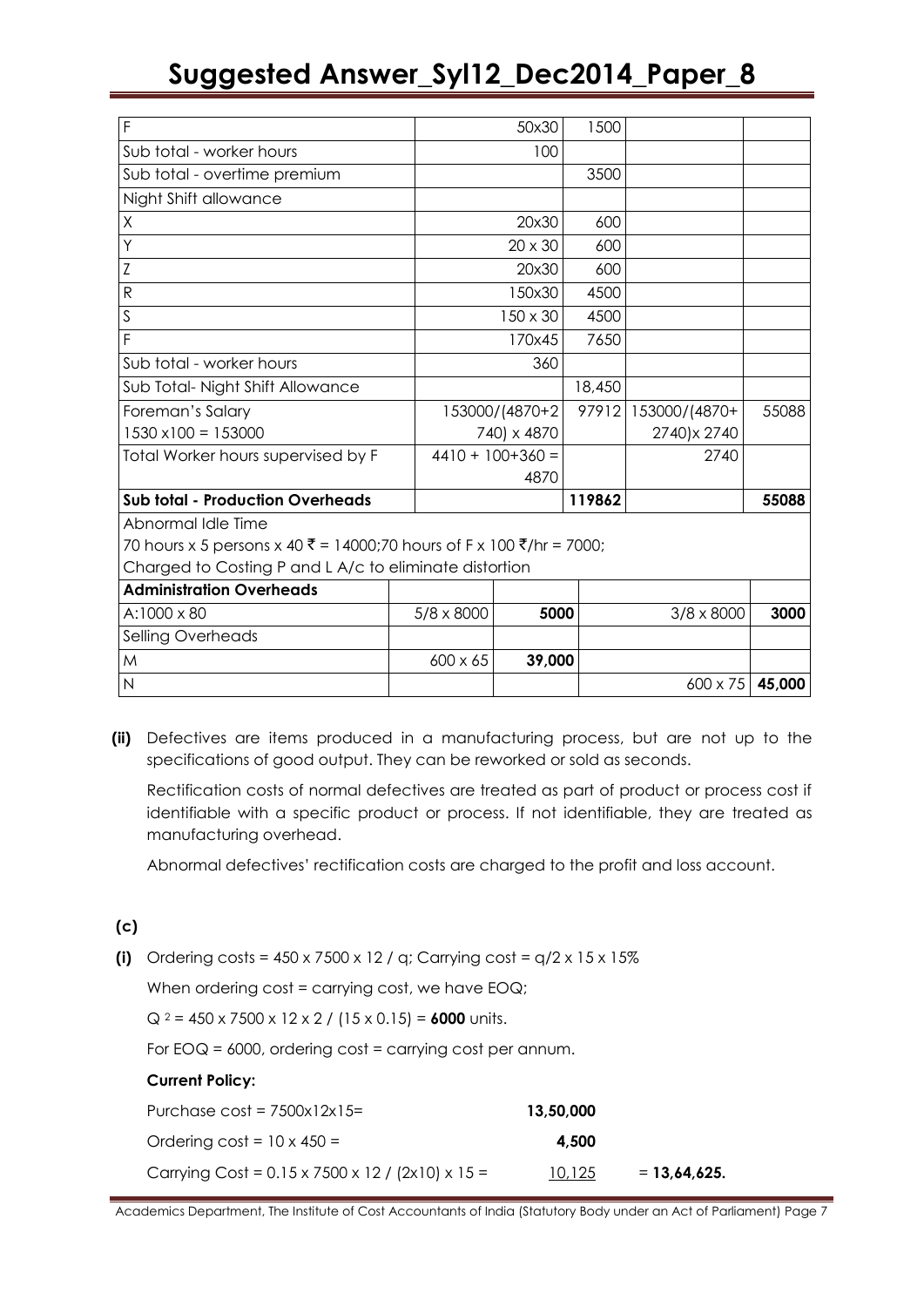At EOQ, ordering cost = 7500 x 12/6000 x 450 = 6750; Carrying cost = 6750; Purchase cost  $= 13,50,000$ 

Total cost =  $13, 63, 500$ 

At 22,500 order qty,

Carrying cost = 22500/2 x 0.97 x 15 x 15 % = 24553; Ordering cost = 7500 x 12 / 22500 x 450  $= 1800$ 

Purchase cost = 7500 x 12 x 0.97 x 15 = 13,09,500.

Total Cost = 13,35,853.

It is better to take the discount.

(ii)

| Parameters for                                                 | <b>Total Cost</b> | Departmental                        | Job order | Overhea  |  |  |
|----------------------------------------------------------------|-------------------|-------------------------------------|-----------|----------|--|--|
| overhead absorption                                            | for Dept          | overhead as % of cost               | Cost      | d to Job |  |  |
|                                                                |                   | element                             |           | order at |  |  |
|                                                                |                   |                                     |           | Dept %   |  |  |
| Material                                                       | 3,83,000          | $275760/383000 = 72\%$              | 11000     | 7920     |  |  |
| Direct Labour                                                  | 5,74,000          | $2,75,760/574500 = 48\%$            | 19000     | 9120     |  |  |
| Prime Cost                                                     |                   | $9,57,500$   275760/957500 = 28.82% | 30,000    | 8646     |  |  |
| Machine Hours                                                  | $= 3064;$         |                                     |           |          |  |  |
| Deptal m/c hr rate                                             | $= 275760/3064 =$ | 90 ₹/hr                             |           |          |  |  |
| $M/c$ hour rate for job x m/c hrs for job = 85 x 90 =          |                   |                                     |           | 7650     |  |  |
| Direct labour hour rate for dept = $275760/18384 =$<br>15 ₹/hr |                   |                                     |           |          |  |  |
| Direct labour hour rate for job = $540 \times 15 =$            |                   |                                     |           |          |  |  |

**(d) (i)**

| <b>Calculation of Machining</b> |           |           |  |  |  |
|---------------------------------|-----------|-----------|--|--|--|
|                                 | Input Kg. | Value (₹) |  |  |  |
|                                 | 1,000 kg  | 10,000    |  |  |  |
| Add: VAT                        |           | 1,45C     |  |  |  |
| Add: Transport Cost             |           | ,200      |  |  |  |
| Less Normal loss 5%             | 50        |           |  |  |  |
| Total cost for 950 kg.          | 950       | 12,650    |  |  |  |
| Cost per kg (12,650/950)        |           | 13.32     |  |  |  |

| <b>Calculation of Finishing</b> |           |           |  |  |  |
|---------------------------------|-----------|-----------|--|--|--|
|                                 | Input kg. | Value (₹) |  |  |  |
|                                 | 950       | 12,650    |  |  |  |
| Add: Repair and                 |           | 1,500     |  |  |  |
| maintenance Cost                |           |           |  |  |  |
| Add: Special Equipment          |           | 25,000    |  |  |  |
| Less: Normal loss 4%            | 38        |           |  |  |  |
| Total Cost for 912 kg.          | 912       | 39,150    |  |  |  |
| Lees: 10% scrapped              | 91.2      | 228       |  |  |  |
| Total Cost for 820.8 kg.        | 820.8     | 38,922    |  |  |  |
| Cost per unit (38,992 /820.8)   |           | 47.42     |  |  |  |

Penalty- Financial Charges; Not a direct expenses; Not to be taken as any cost. Direct expenses includes material or labour traceable into the cost unit, but not part of the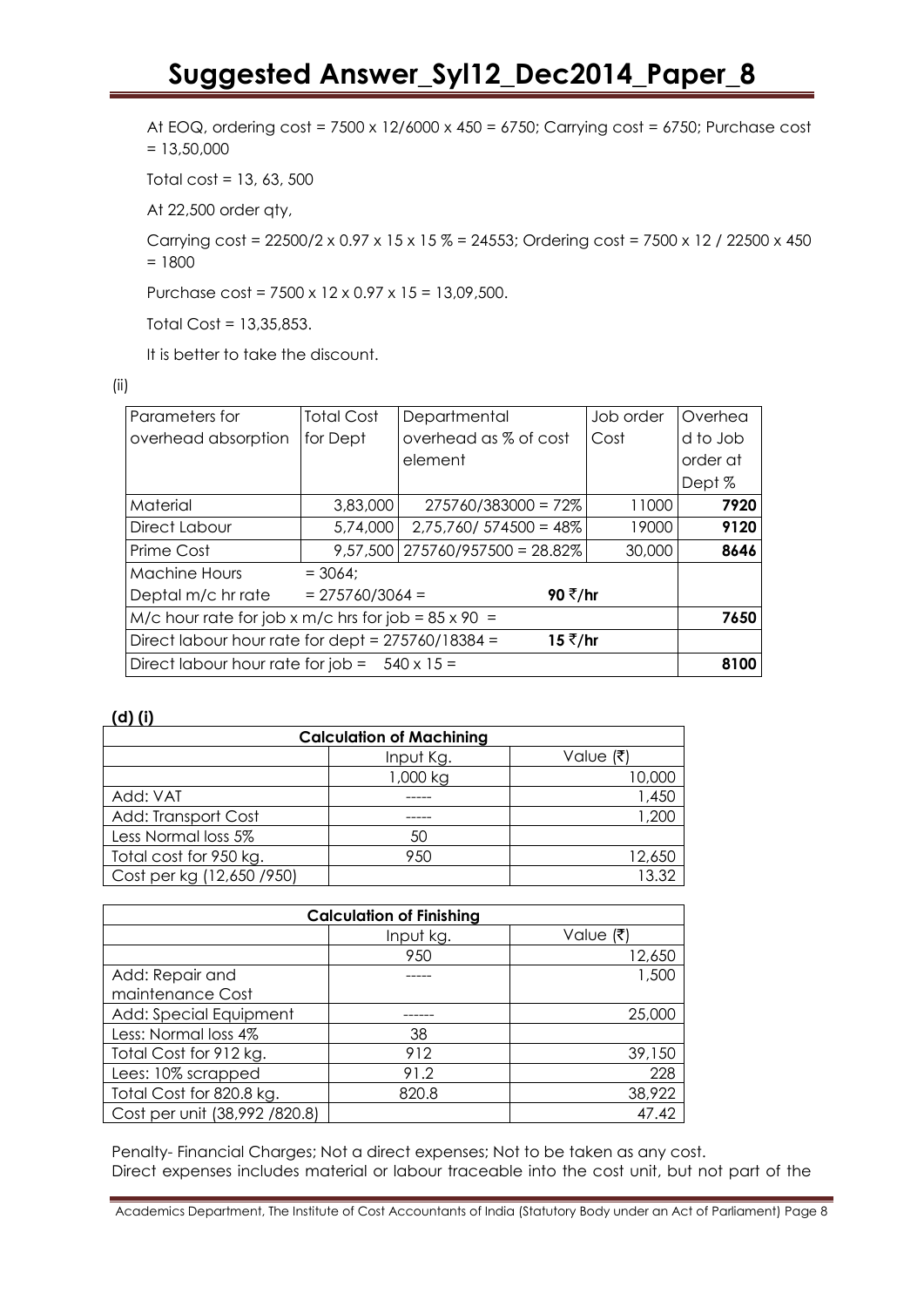output.

Cost of material includes purchase cost, taxes and transport inwards.

### **2. (d)**

**(ii)** Imputed costs are hypothetical or notional costs, not involving cash outlay, computed only for the purpose of decision making. CAS specifically provide for exclusion of imputed cost from the cost sheet in every form- material, labour and overhead. Imputed costs are like opportunity costs. E.g. interest on funds generated internally. When alternative capital investment proposals are evaluated, imputed cost of capital from internal funds is used for decision making.

#### **2. (d)**

**(iii)** Variable cost p.u.  $= 4+0.6 = 4.6$ Profit  $= 15$  $\text{Total}$  = 6.1 6.1  $\times$  36.000 + 24000 + 28800 = 0.85  $\times$  s  $\times$  36000.

Selling price per unit  $= s = 8.9019 = 8.90$ 

#### **3. Answer** *any two* **questions: 16x2=32**

**(a) (i) From the following details, find out the working capital requirements of G. Ltd. on cash cost basis:**

| Sales (at 3 months' credit)                                  | ₹ 60,00,000 |
|--------------------------------------------------------------|-------------|
| <b>Material Consumed (Suppliers extend 2 months' credit)</b> | ₹18,00,000  |
| Wages paid (one month in arrear)                             | ₹11,40,000  |
| Cash Manufacturing expenses outstanding at the year end      | ₹90,000     |
| (cash expenses are paid one month in arrear)                 |             |
| <b>Total Administrative expenses (paid as above)</b>         | ₹4,20,000   |
| Sales Promotion expenses (paid one month in advance)         | ₹2,70,000   |

**It keeps two months' stock of raw materials, one month's stock of finished goods and a cash balance of** ` **2,00,000. There is no work-in-progress. 8**

**(ii) The following is the capital structure of P Ltd. as on 31st March, 2014:**

**6,00,000 equity shares at** ` **10 each fully paid**

**10,000 9% preference shares of** ` **100 each fully paid**

**30,000 12% debentures of** ` **100 each**

The equity share sells at  $\bar{z}$  20 per share. The dividend expected next year is  $\bar{z}$  2.5 **per share, which is expected to grow at 5% per annum forever. Corporate tax rate is 30%.**

- **(a) Compute the weighted average cost of capital based on the existing capital structure.**
- **(b) If the company raises an additional debt of** `**25,00,000 by issuing 14% debentures, resulting in increasing the expectation on equity dividend to** ` **2.70 per share and**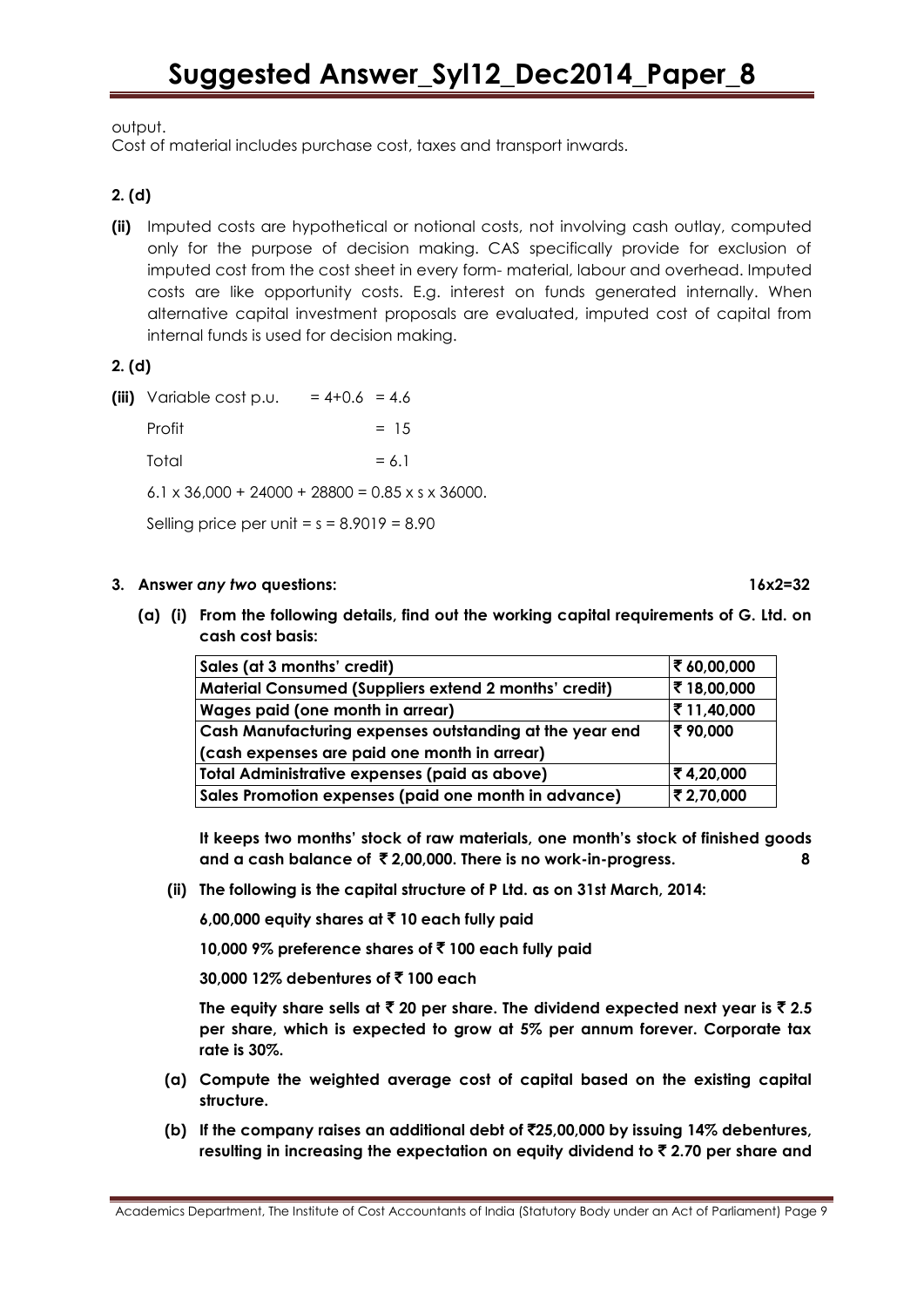**leaving the growth rate unchanged and the fall in equity share price to** ` **18 per share, find the revised weighted average cost of capital. 8**

**(b) (i) Lokesh Ltd. is considering buying a machine costing** `**15,00,000 which yields the following annual income:**

| End of year                         |       |       |                                             |       |          |
|-------------------------------------|-------|-------|---------------------------------------------|-------|----------|
| <b>Annual Income after</b>          |       |       | $3,50,000$ $3,72,000$ $3,10,000$ $1,75,000$ |       | 1.10.000 |
| Depreciation but before tax         |       |       |                                             |       |          |
| $ P.V.$ factor at 12% of $\bar{5}1$ | 0.893 | በ 797 | 0.712                                       | 0.636 | 0.567    |

**Corporate tax rate applicable is 30%. Depreciation is on straight line basis for 5 years. There is no scrap value. Normal rate of return is 12%. Round off calculations to the nearest rupee and calculate:**

- **(a) Pay-back period**
- **(b) Discounted pay back period**
- **(c) Net Present Value**
- **(d) Profitability Index. 8**

- **(ii) What are the assumptions of the Modigliani-Miller theory on capital structure and the overall cost of capital? 8**
- **(c) (i) The following information is given to you:**

| <b>Gross Profit</b>                           | ₹1,08,000   |
|-----------------------------------------------|-------------|
| <b>Shareholders' funds</b>                    | ₹6,00,000   |
| <b>Gross Profit Margin</b>                    | 25%         |
| <b>Ratio - Credit Sales to total sales</b>    | 80%         |
| <b>Ratio - Total Turnover to Total Assets</b> | 0.3 times   |
| <b>Ratio-Closing Inventory to Total Sales</b> | $1/5$ times |
| <b>Average debtors</b>                        | 20 days     |
| <b>Current ratio</b>                          | 1.5         |
| <b>Ratio-Long Term Debt to equity</b>         | 80%         |
| (Use 360 days per year for calculations)      |             |

**Find the following:** 

- **(a) Fixed Assets turnover ratio**
- **(b) Cash/Bank Balances**
- **(c) Current Liabilities**
- **(d) Closing Inventory**
- **(e) Debtors**
- **(f) Cash Sales 8**

**(c) (ii) Explain the concepts of operating and financial leverage and the EBIT-EPS indifference point. What financial plan would you opt for when EBIT is (i) above, (ii) at and (iii) below the indifference point? 8**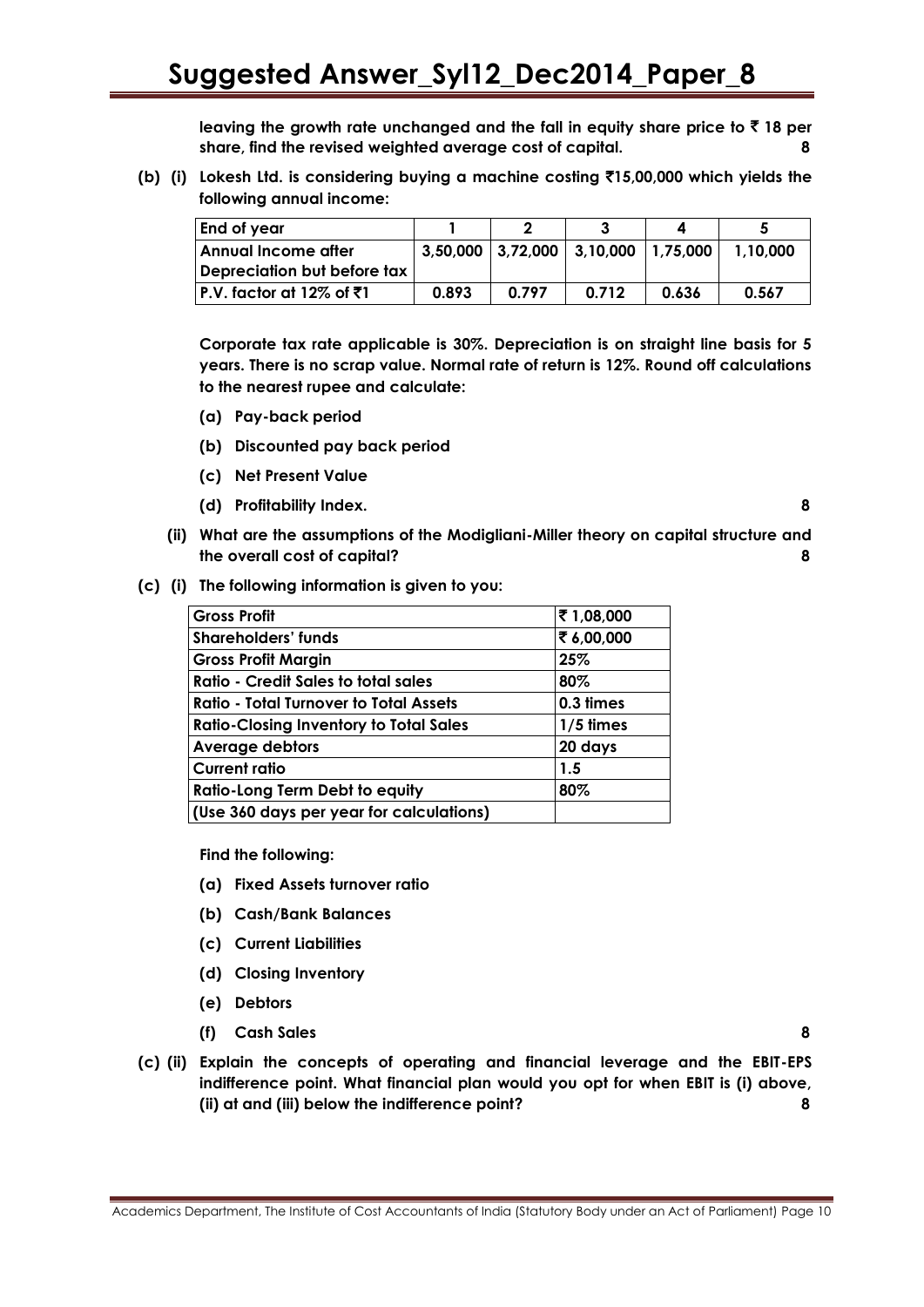#### **Answer: 3. (a)**

**(i)** Computation of annual manufacturing cost and cash cost of sales

| <b>Particulars</b>                    | Amount (₹) |
|---------------------------------------|------------|
| <b>Material Consumed</b>              | 18,00,000  |
| Wages                                 | 11,40,000  |
| Manufacturing Expenses (90,000 x 12)  | 10,80,000  |
| <b>Total Cash Cost of Manufacture</b> | 40,20,000  |
| Administrative expenses               | 4,20,000   |
| <b>Sales Promotion Expenses</b>       | 2,70,000   |
| <b>Total Cash Cost of Sales</b>       | 47,10,000  |

Statement of Working Capital Requirement:

| <b>Particulars</b>                           | Amount (₹) |
|----------------------------------------------|------------|
| A. Current Assets:                           |            |
| Stock of Raw Materials (18,00,000) x 2 / 12  | 3,00,000   |
| Stock of Finished Goods (40,20,000)/12       | 3,35,000   |
| Debtors (47,10,000) x 3/12                   | 11,77,500  |
| Prepaid Sales Promotion Expenses 2,70,000/12 | 22,500     |
| Cash Balance                                 | 2,00,000   |
| Sub total Current Assets:                    | 20,35,000  |
| <b>B.</b> Current Liabilities                |            |
| Creditors for materials (18,00,000)/6        | 3,00,000   |
| Outstanding Wages (11,40,000)/12             | 95,000     |
| <b>Outstanding Manufacturing Expenses</b>    | 90,000     |
| Outstanding Administrative Expenses          | 35,000     |
| (4,20,000)/12                                |            |
| Sub Total                                    | 5,20,000   |
| Working Capital required = CA-CL =           | 15,15,000  |

#### **(ii) Computation of WACC**

| Source of funds      | Amount (₹)   | Weight | Cost of capital | <b>WACC</b>      |
|----------------------|--------------|--------|-----------------|------------------|
|                      |              |        | (after tax)     |                  |
| Equity Shares        | 60,00,000    | 0.6    | 0.175           | 0.105            |
| 9% Preference Shares | 10,00,000    | 0.1    | 0.09            | 0.009            |
| 12% Debentures       | 30,00,000    | 0.3    | 0.084           | 0.0252           |
| Total                | 00,00,000,00 | .00    |                 | 0.1392 or 13.92% |

#### **Working Notes:**

(i) Cost of Equity Capital (Ke) =  $\frac{D}{mp}$  + g =  $\frac{2.5}{20}$  + .05

$$
= 0.125 + 0.05 = 0.175 \text{ or } 17.5\%
$$

(ii) Cost of Preference Capital (Kp) = 9% or 0.09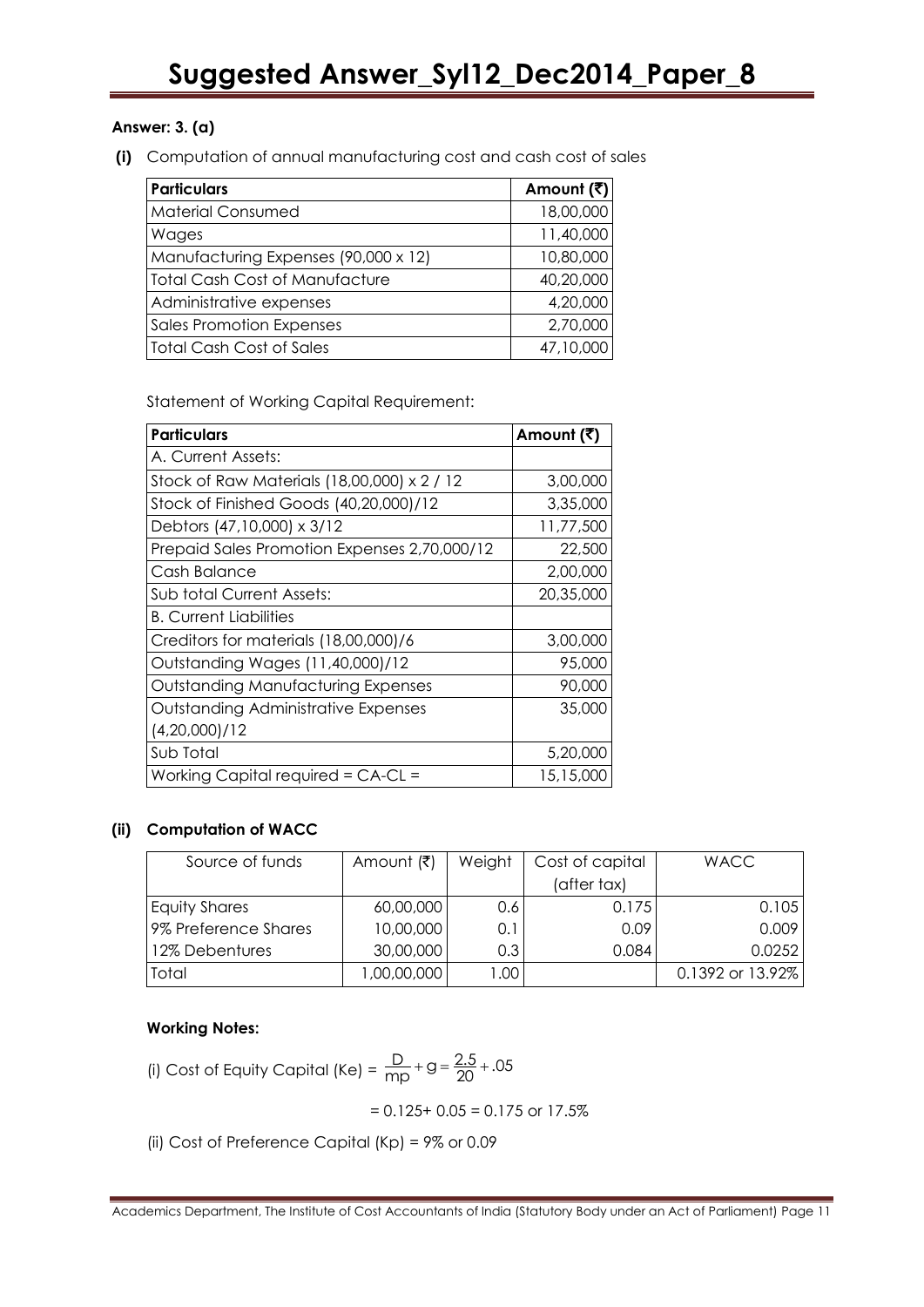(iii) Cost of 12% Debentures  $(Kd) = r(1 - T)$ 

 $= 0.12(1 - 0.3) = 0.084$  or 8.4%

(ii) Revised WACC

| Source of Funds      | Amount<br>(₹) | Weight | Cost of capital<br>(after tax) | <b>WACC</b>        |
|----------------------|---------------|--------|--------------------------------|--------------------|
| <b>Equity Shares</b> | 60,00,000     | 0.48   | 0.20                           | 0.09600            |
| 9% Preference Shares | 10,00,000     | 0.08   | 0.09                           | 0.00720            |
| 12% Debentures       | 30,00,000     | 0.24   | 0.084                          | 0.02016            |
| 14% Debentures       | 25,00,000     | 0.20   | 0.098                          | 0.01980            |
| Total                | ,25,00,000    | 00. ا  |                                | 0.14296 or 14.296% |

#### **Working Notes:**

(i) Revised cost of equity (Ke) = 
$$
\frac{D}{mp} + g = \frac{2.70}{18} + .05
$$

 $= 0.15 + 0.05 = 0.20$  or 20%

- (ii)  $(Kp) = 0.09$  or  $9\%$
- (iii) Cost of  $12\%$  Debentures = 0.084 or 8.4%
- (iv) Cost of new 14% Debentures =  $r(1 T) = 0.14(1 0.3)$

= 0.098

#### **3. (b) (i)**

Annual Depreciation =  $15,00,000/5 = ₹ 3,00,000$ 

Calculation of Annual Cash Inflows:

| Year | Annual     | Tax      | EAT      | Cash Inflows        | Cumulative |
|------|------------|----------|----------|---------------------|------------|
|      | Income     | @ 30%    |          | [EAT + Depreciation | cash       |
|      | Before tax |          |          | (₹ 300000)]         | inflows    |
|      |            |          |          |                     |            |
|      | 3,50,000   | 1,05,000 | 2,45,000 | 545000              | 545000     |
| 2    | 3,72,000   | 1,11,600 | 2,60,400 | 560400              | 1105400    |
| 3    | 3,10,000   | 93,000   | 2,17,000 | 517000              | 1622400    |
|      | 1,75,000   | 52,500   | 1,22,500 | 422500              | 2044900    |
|      | 1,10,000   | 33,000   | 77,000   | 377000              | 2421900    |

(i) Pay-back Period *= 2 +* (1500000 - 1105400)/517000

= 2.763 year or 2 years and 9.16 months

(ii) Discounted Pay-back Period :

Calculation of Present Values:

| Year | Cash Inflows | P.V. factor | P.V. of Cash   | <b>Cumulative Present</b> |
|------|--------------|-------------|----------------|---------------------------|
|      |              | @ 12%       | <b>Inflows</b> | Value                     |
|      |              |             |                |                           |
|      | 5,45,000     | 0.893       | 4,86,685       | 4,86,685                  |
|      | 5,60,400     | በ 797       | 4,46,639       | 9,33,324                  |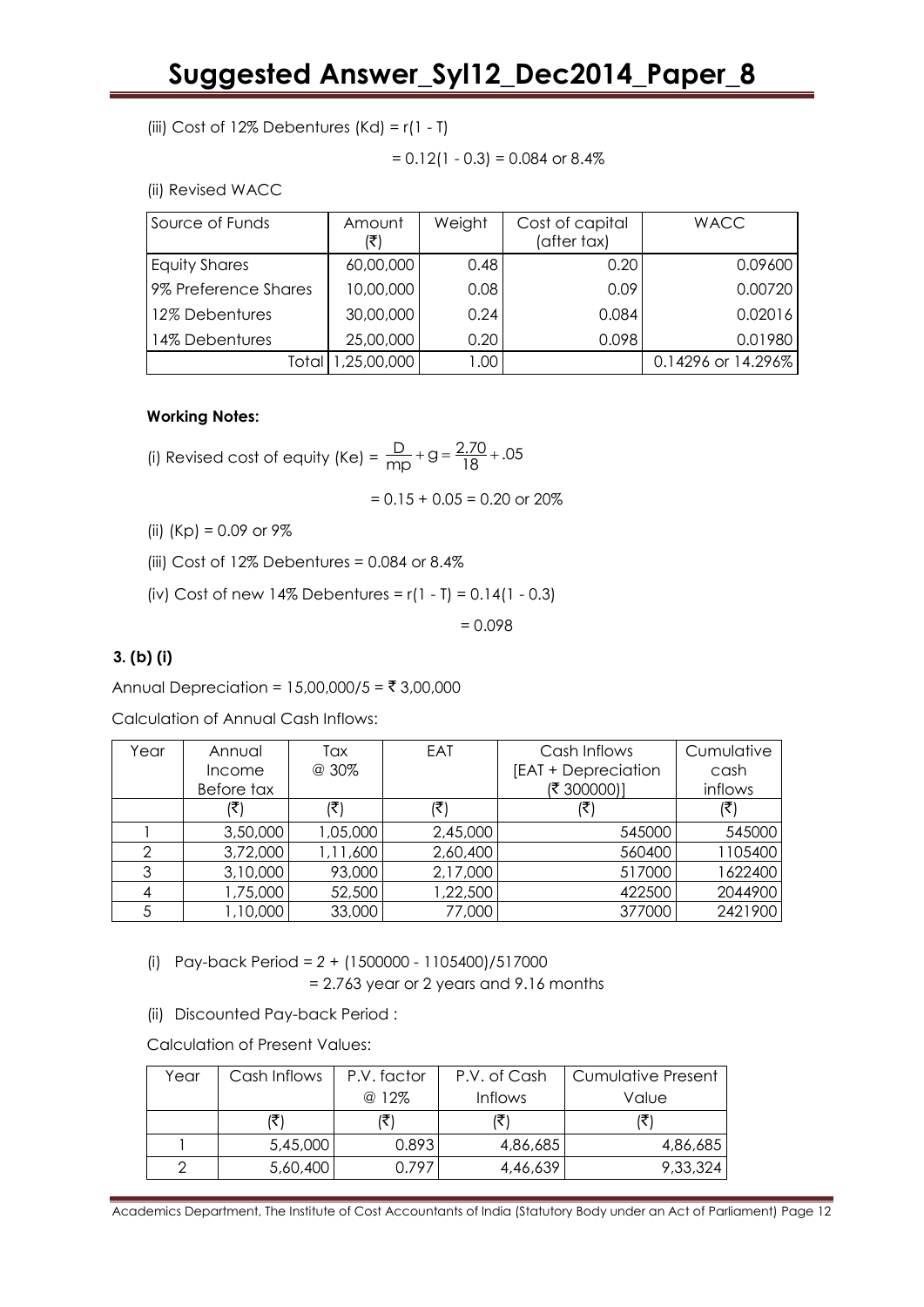| ⌒ | 5,17,000 | 0.712 | 3,68,104 | 13,01,428 |
|---|----------|-------|----------|-----------|
| 4 | 4,22,500 | 0.636 | 2,68,710 | 15,70,138 |
|   | 3,77,000 | 0.567 | 2,13,759 | 17,83,897 |

Discounted pay-back period = 3 + (1500000 – 1301428)/268710

= 3.739 Years or 3 Years and 8.87 months

(iii) Net Present Value (NPV) = Total Present Value of Cash Inflows - Initial Investment

 $= 17,83,897 - 15,00,000 = ₹2,83,897$ 

(iv) Profitability Index = Total Present Value of Cash Inflows/Initial Investment

 $= 1783897/ 1500000 = 1.18926$ 

#### **3. (b) (i)**

The MM Hypothesis on capital structure is:

The overall cost of capital  $K<sub>o</sub>$  and the value of the firm are independent of the capital structure. The total market value of the firm is given by capitalizing the net operating income by the rate appropriate for the risk class, i.e. as the debt increases, the advantage is exactly off set by the increase in cost of equity, thereby maintaining the same overall cost of capital.

#### **Assumptions:**

1. The market is a perfect capital market, i.e.

Investors are free to buy and sell securities

Individuals can borrow funds without restriction at the same terms as firms do.

Investors behave rationally and are well informed.

There are no transaction costs

- 2. Firms can be classified into homogeneous risk classes. All firms in the same risk class will have the same degree of financial risk.
- 3. All firms have the same expectation of a firm's net operating income.
- 4. The dividend pay out ratio is 100 %, which means there is no retained earnings.
- 5. There is no corporate taxation. This assumption has been removed later.

#### **3. (c) (i)**

Sales = 1,08,000 / 25 *%* = 4,32,000; Credit sales = 80 % = 3,45,600 Cash Sales = **86,400** Debtors = 20 days = 20/360 x 3,45,600 = **19,200** Closing Inventory = 1/5 x sales = 1/ 5 x 4,32,000 = **86,400** Total Assets = sales/ $0.3 = 4,32,000/0.3 = 14,40,000$ . Long term debt =  $80\%$  of equity =  $0.8 \times 6,00,000 = 4,80,000$ Total Assets = 14,40,000. Less: Equity + Long term debt: 10,80,000